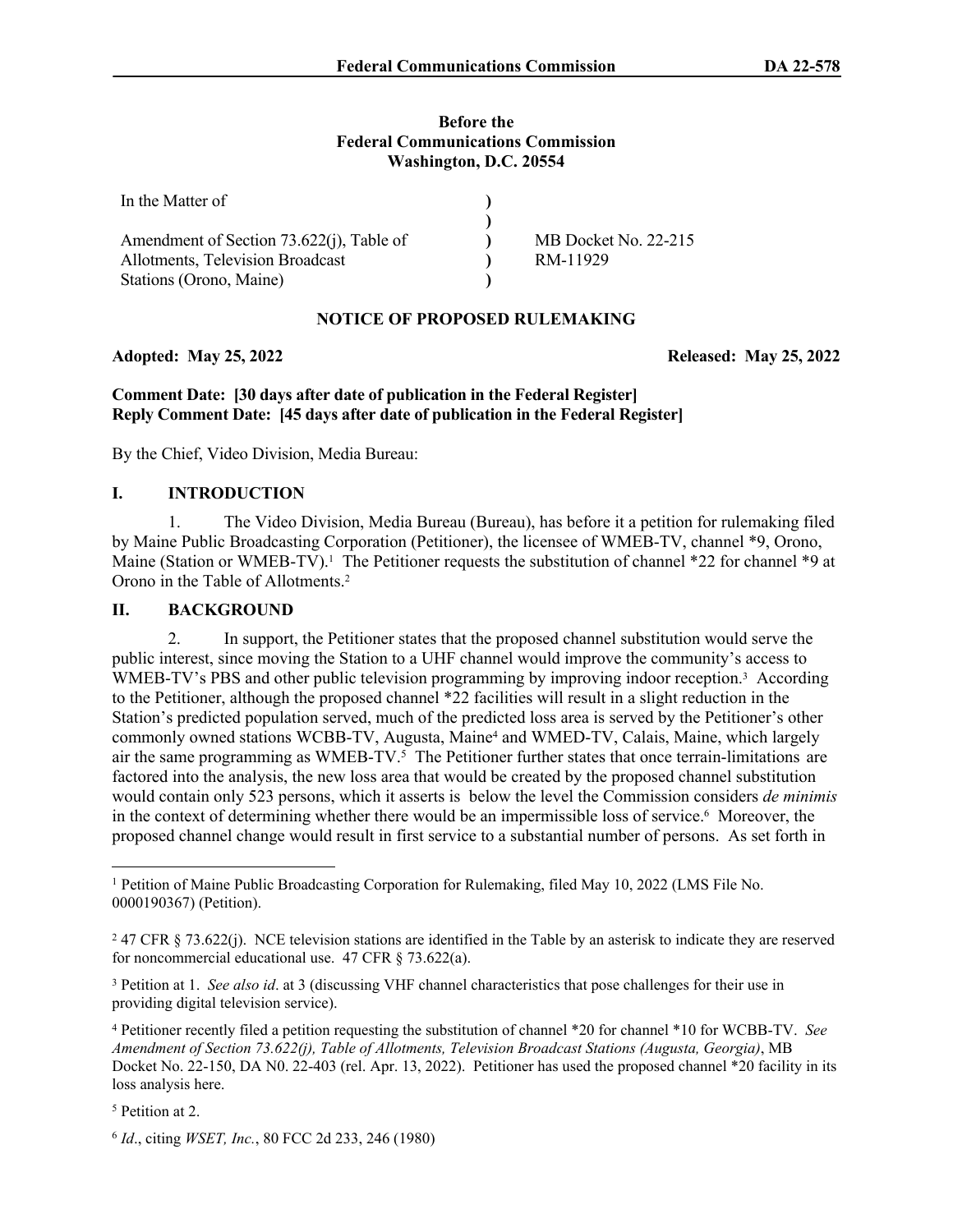the Engineering Statement submitted with the Petition, the proposed facilities would reach 25,238 persons that do not currently receive WMEB-TV and of those persons, 5,558 would receive their first television service and 10,681 would receive their first noncommercial educational (NCE) television service.<sup>7</sup>

# **III. DISCUSSION**

3. We believe that the Petitioner's channel substitution proposal warrants consideration. Channel \*22 can be substituted for channel \*9 at Orono, Maine, as proposed, in compliance with the principal community coverage requirements of section  $73.625(a)$  of the Commission's rules,<sup>8</sup> at coordinates 44° 45' 45.0" N and 68° 33' 56.0" W.<sup>9</sup> Although the Petitioner's proposal would result in a loss of 523 persons that would no longer receive NCE service, we believe any possible harm to the public resulting from the loss of service to a limited number of viewers is outweighed by the overall benefits of expanding service to over 25,000 new viewers, including 5,558 persons who would receive their first television service and 10,681 would receive their first NCE television service. In addition, we find that this channel change meets the technical requirements set forth in sections 73.616 and 73.623 of the rules.<sup>10</sup>

4. We propose to substitute channel \*22 for channel \*9 for WMEB-TV with the following specifications:

| <b>City and State</b> | Channel | Power (kW) | Antenna HAAT (m) |
|-----------------------|---------|------------|------------------|
| Orono, Maine          | $*22$   | 1000       | 293              |

5. Accordingly, we seek comment on the proposed amendment of the Table of Allotments, section  $73.622(i)$  of the rules,  $11$  for the community listed below, to read as follows:

| Channel No.           |         |          |  |  |
|-----------------------|---------|----------|--|--|
| <b>City and State</b> | Present | Proposed |  |  |
| Orono, Maine          | *Q      | * ? ?    |  |  |

# **IV. PROCEDURAL MATTERS**

6. *Showings Required*. Comments are invited on the proposal discussed in this Notice of Proposed Rulemaking (*NPRM*). The Petitioner or any proponent that expresses interest in the allotment will be expected to answer whatever questions are presented in initial comments. The petitioner of a proposed allotment is required to file comments even if it only resubmits or incorporates by reference its former pleadings. The petitioner must restate its present intention to apply for the channel if it is allotted and, if authorized, to build a station promptly.<sup>12</sup> Failure to file may lead to denial of the request. Any requests by a proponent for withdrawal or dismissal of an allotment request must be filed with the Commission in accordance with section  $1.420(i)$  of the rules.<sup>13</sup>

13 47 CFR § 1.420(j).

<sup>7</sup> *Id*., Engineering Statement at 2-3 and Figures 2 – 3A.

<sup>8</sup> 47 CFR § 73.625(a).

<sup>9</sup> Since the proposed facility is located within the Canadian coordination zone, concurrence from the Canadian government must be obtained for this allotment.

<sup>10</sup> 47 CFR §§ 73.616, 73.623.

 $11$  47 CFR  $\S$  73.622(j).

<sup>12</sup> *See, e.g., Buffalo, Iola, Normangee, and Madisonville, Texas*, MB Docket No. 07-729, Report and Order, 24 FCC Rcd 8192, 8194, para. 9 (Aud. Div. 2009).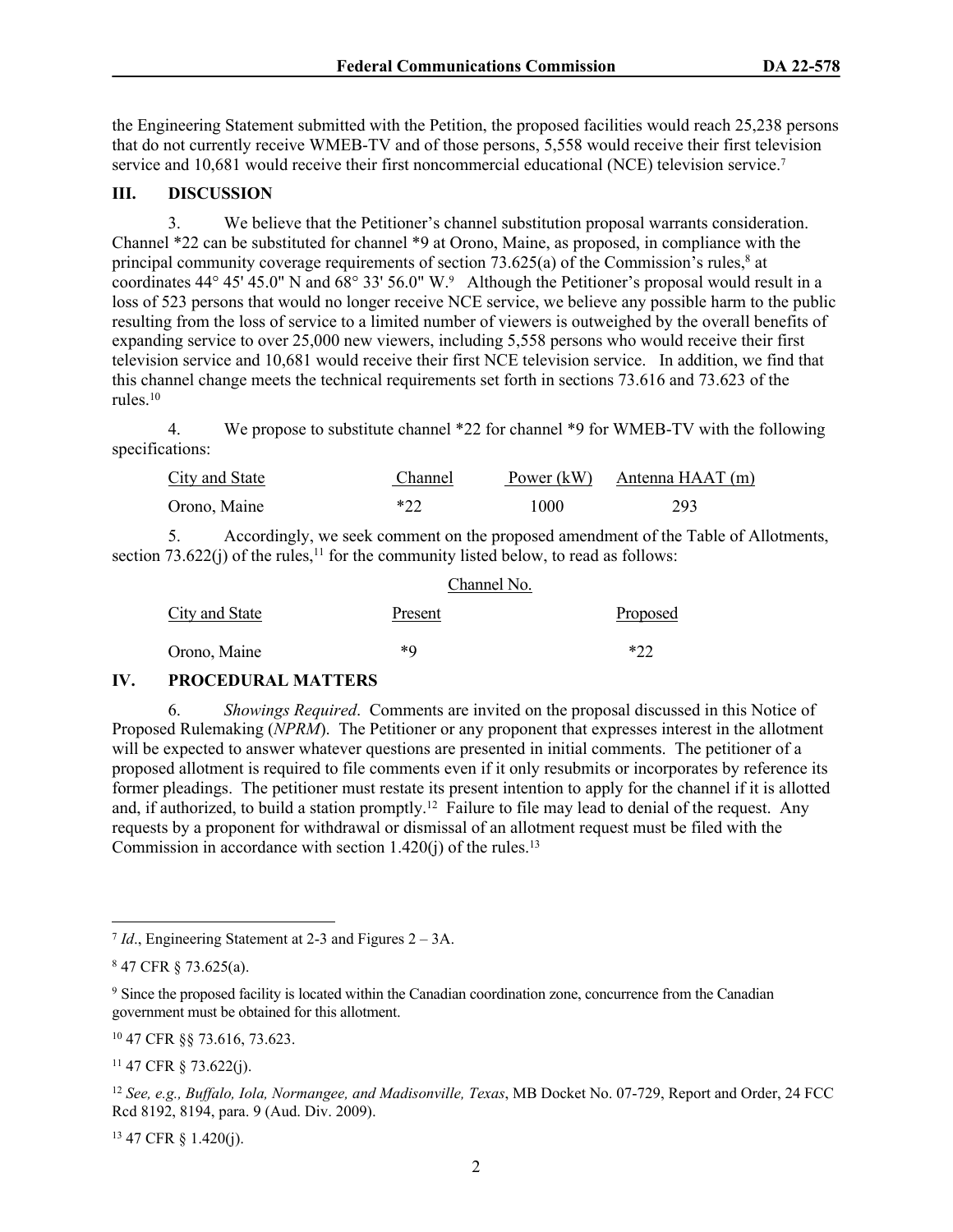7. *Cut-off Protection*. The following procedures will govern the consideration of the filings in this proceeding:

- (a) Counterproposals advanced in this proceeding itself will be considered, if advanced in initial comments, so that parties may comment on them in reply comments. They will not be considered if advanced in reply comments.<sup>14</sup>
- (b) The filing of a counterproposal may lead the Commission to allot a different channel than was requested in the Petition.<sup>15</sup>

8. *Comments and Reply Comments*. Pursuant to sections 1.415, 1.419, and 1.420 of the rules,16 interested parties may file comments and reply comments on or before the dates indicated on the first page of this document. Comments may be filed using the Commission's Electronic Comment Filing System (ECFS).<sup>17</sup>

- Electronic Filers: Comments may be filed electronically using the Internet by accessing the ECFS: [http://apps.fcc.gov/ecfs/.](about:blank) Parties that choose to file electronically only need to submit one copy of each filing so long as the submission conforms to all procedural and filing requirements. Online filing is optional.
- Paper Filers: Parties who choose to file by paper must file an original and one copy of each filing. Filings can be sent by hand or messenger delivery, by commercial overnight courier, or by first-class or overnight U.S. Postal Service mail. All filings must be addressed to the Commission's Secretary, Office of the Secretary, Federal Communications Commission. Any paper filing that is not addressed to the Office of the Secretary will be treated as filed on the day it is received in the Office of the Secretary. Accordingly, failure to follow the specified requirements may result in the treatment of a filing as untimely.
	- o Commercial overnight mail (other than U.S. Postal Service Express Mail and Priority Mail) must be sent to 9050 Junction Drive, Annapolis Junction, MD 20701.
	- o U.S. Postal Service first-class, Express, and Priority mail must be addressed to 45 L Street, NE, Washington D.C. 20554.
	- o Effective March 19, 2020, and until further notice, the Commission no longer accepts any hand or messenger delivered filings. This is a temporary measure taken to help protect the health and safety of individuals, and to mitigate the transmission of COVID-19.<sup>18</sup>
	- o During the time the Commission's building is closed to the general public and until further notice, if more than one docket or rulemaking number appears in the caption of a proceeding, paper filers need not submit two additional copies for each additional docket or rulemaking number; an original and one copy are sufficient.

9. *Service.* Pursuant to section 1.420 of the rules,<sup>19</sup> all submissions by parties to this proceeding or by persons acting on behalf of such parties must be made in written comments, reply comments, or other appropriate pleadings. The person filing the comments shall serve comments on the petitioners. Reply comments shall be served on the person(s) who filed comments to which the reply is

19 47 CFR § 1.420.

<sup>14</sup> 47 CFR § 1.420(d).

 $15$  47 CFR § 1.420(g)(2).

<sup>16</sup> 47 CFR §§ 1.415, 1.419, and 1.420.

<sup>17</sup> *See Electronic Filing of Documents in Rulemaking Proceedings*, 63 FR 24121 (1998).

<sup>18</sup> *See FCC Announces Closure of FCC Headquarters Open Window and Change in Hand-Delivery Policy*, Public Notice, 35 FCC Rcd 2788 (2020).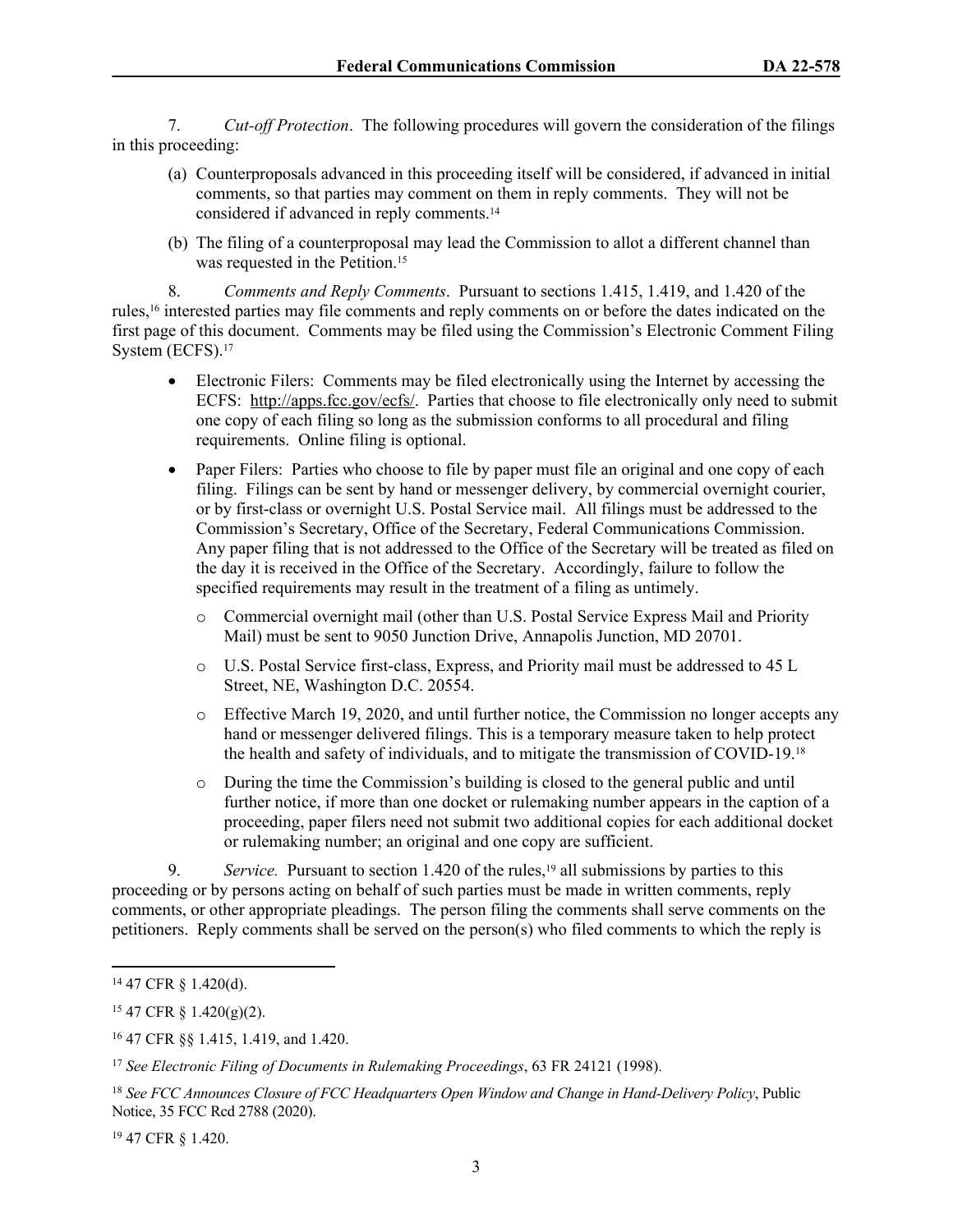directed. A certificate of service shall accompany such comments and reply comments.20 Additionally, a copy of such comments should be served on counsel for the Petitioner, as follows:

Derek Teslik, Esq. Gray Miller Persh LLP 2233 Wisconsin Avenue, NW Washington, D.C. 20007

10. *Ex Parte Notices– Restricted*. The proceeding this Notice initiates shall be treated as a "restricted" proceeding in accordance with the Commission's *ex parte* rules.<sup>21</sup> For purposes of this restricted notice and comment rulemaking proceeding, members of the public are advised that no *ex parte* presentations are permitted from the time the Commission adopts a notice of proposed rulemaking until the proceeding has been decided and such decision in the applicable docket is no longer subject to reconsideration by the Commission or review by any court.22 An *ex parte* presentation is not prohibited if specifically requested by the Commission or staff for the clarification or adduction of evidence or resolution of issues in the proceeding. 23 However, any new written information elicited from such a request or any summary of any new information shall be served by the person making the presentation upon the other parties to the proceeding in a particular docket unless the Commission specifically waives this service requirement.24 Any comment that has not been served on the petitioner constitutes an *ex parte* presentation and shall not be considered in the proceeding. Any reply comment which has not been served on the person(s) who filed the comment, to which the reply is directed, constitutes an *ex parte* presentation and shall not be considered in the proceeding.

11. *Availability of Documents.* Comments, reply comments, and *ex parte* submissions will be available for public inspection via ECFS [\(http://apps.fcc.gov/ecfs/\)](http://apps.fcc.gov/ecfs/). Documents will be available electronically in ASCII, Microsoft Word, and/or Adobe Acrobat.

12. *Paperwork Reduction and Regulatory Flexibility*. The Commission has determined that the relevant provisions of the Regulatory Flexibility Act of 1980, as amended,<sup>25</sup> do not apply to a rulemaking proceeding to amend the DTV Table of Allotments, section 73.622(i) of the rules.26 This document does not contain proposed information collection requirements subject to the Paperwork Reduction Act of 1995.27 In addition, therefore, it does not contain any proposed information collection burden "for small business concerns with fewer than 25 employees," pursuant to the Small Business Paperwork Relief Act of 2002.<sup>28</sup>

<sup>22</sup> 47 CFR § 1.1208.

<sup>23</sup> 47 CFR § 1.1204(a)(10).

<sup>24</sup> 47 CFR § 1.1204(a)(10)(ii). In addition, an oral presentation in a restricted proceeding not designated for hearing requesting action by a particular date or giving reasons that a proceeding should be expedited other than the need to avoid administrative delay is permitted. A detailed summary of the presentation must be filed in the record and served by the person making the presentation on the other parties to the proceeding, who may respond in support or opposition to the request for expedition, including by oral *ex parte* presentation, subject to the same service requirement. 47 CFR § 1.1204(a)(11).

<sup>25</sup> *See* 5 U.S.C. § 603. The RFA, *see* 5 U.S.C. § 601 *et seq.*, has been amended by the Small Business Regulatory Enforcement Fairness Act of 1996 (SBREFA), Pub. L. No. 104-121, Title II, 110 Stat. 857 (1996). The SBREFA was enacted as Title II of the Contract with America Advancement Act of 1996 (CWAAA).

<sup>26</sup> 47 CFR § 73.622(i).

<sup>27</sup> *See* 44 U.S.C. §§ 3501-3520.

<sup>28</sup> *See* 44 U.S.C. § 3506(c)(4).

<sup>20</sup> *See* 47 CFR § 1.420(a), (b) and (c).

<sup>21</sup> 47 CFR §§ 1.1200 *et seq.*